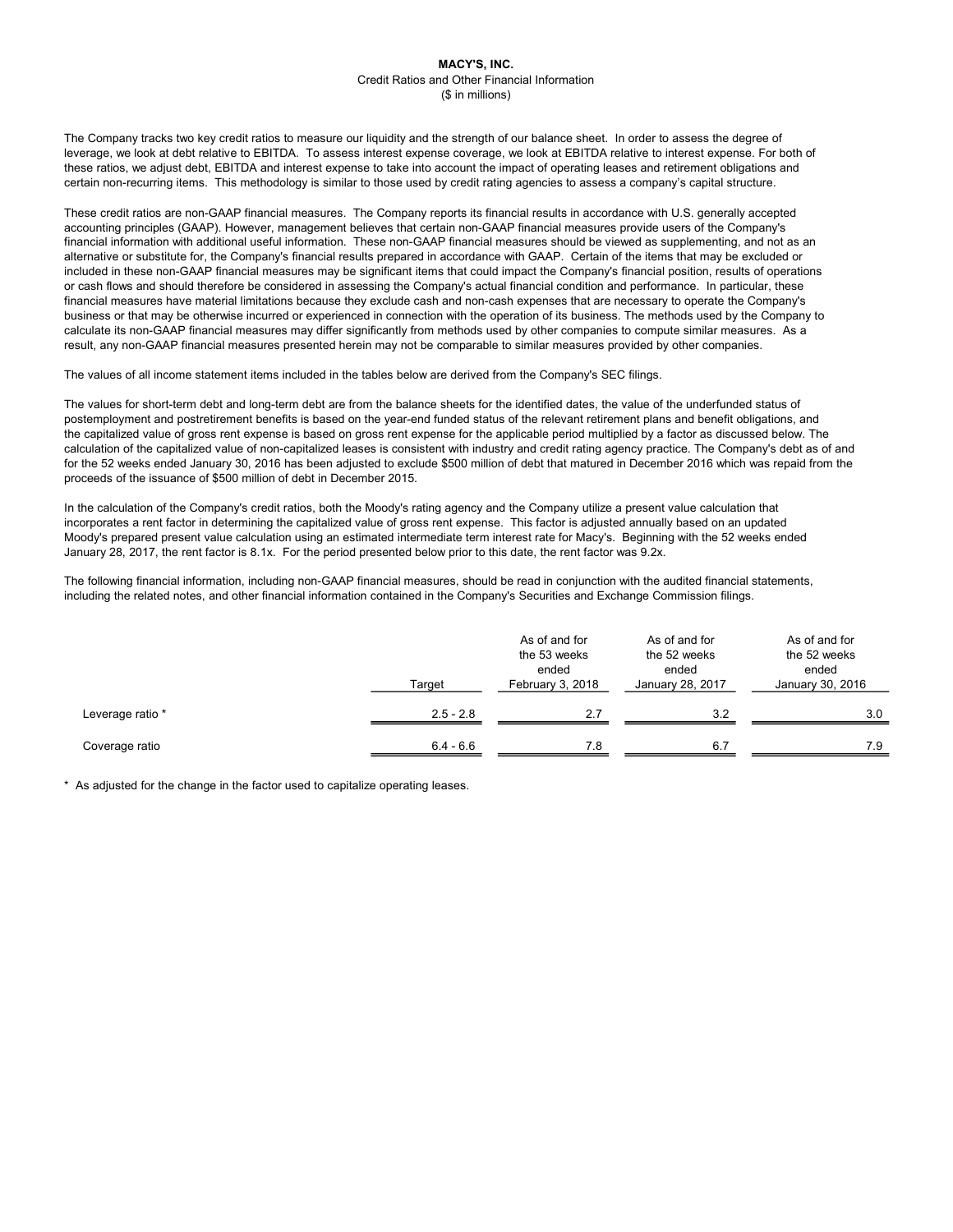## Adjusted EBITDA

Management believes that Adjusted EBITDA is a useful measure in evaluating the Company's ability to generate cash flow from its operations.

As computed below, Adjusted EBITDA represents earnings before interest, taxes and depreciation and amortization, adjusted to exclude the effects of impairment, restructuring, store closing and other costs, settlement charges, gross rent expense, and the excess of the net periodic benefit costs of the Company's postemployment and postretirement benefit obligations over the related service cost components of such benefit costs.

| Most Comparable GAAP Measure:<br>1,536<br>611<br>Net income<br>\$<br>S<br>Non-GAAP Measure:<br>\$<br>\$<br>Net income<br>1,536<br>611<br>\$<br>321<br>Add back interest expense<br>367<br>(10)<br>Deduct net premiums on early retirement of debt<br>Deduct interest income<br>(11)<br>(4)<br>Add back (deduct) federal, state and local income tax expense (benefit)<br>(29)<br>341<br>Add back restructuring, impairment, store closing and other costs<br>186<br>479<br>Add back settlement charges<br>105<br>98<br>991<br>Add back depreciation and amortization<br>1,058<br>Add back gross rent expense (Note 1)<br>338<br>335<br>Deduct net periodic benefit costs of the postemployment and<br>postretirement benefit obligations in excess of the service<br>cost components (Note 2)<br>(57)<br>(55)<br>3,230<br>3,370<br><b>Adjusted EBITDA</b> | As of and for<br>the 53 weeks<br>ended<br>February 3, 2018 |  | As of and for<br>the 52 weeks<br>ended<br>January 28, 2017 |  | As of and for<br>the 52 weeks<br>ended<br>January 30, 2016 |       |
|-----------------------------------------------------------------------------------------------------------------------------------------------------------------------------------------------------------------------------------------------------------------------------------------------------------------------------------------------------------------------------------------------------------------------------------------------------------------------------------------------------------------------------------------------------------------------------------------------------------------------------------------------------------------------------------------------------------------------------------------------------------------------------------------------------------------------------------------------------------|------------------------------------------------------------|--|------------------------------------------------------------|--|------------------------------------------------------------|-------|
|                                                                                                                                                                                                                                                                                                                                                                                                                                                                                                                                                                                                                                                                                                                                                                                                                                                           |                                                            |  |                                                            |  |                                                            |       |
|                                                                                                                                                                                                                                                                                                                                                                                                                                                                                                                                                                                                                                                                                                                                                                                                                                                           |                                                            |  |                                                            |  |                                                            | 1,070 |
|                                                                                                                                                                                                                                                                                                                                                                                                                                                                                                                                                                                                                                                                                                                                                                                                                                                           |                                                            |  |                                                            |  |                                                            |       |
|                                                                                                                                                                                                                                                                                                                                                                                                                                                                                                                                                                                                                                                                                                                                                                                                                                                           |                                                            |  |                                                            |  |                                                            | 1,070 |
|                                                                                                                                                                                                                                                                                                                                                                                                                                                                                                                                                                                                                                                                                                                                                                                                                                                           |                                                            |  |                                                            |  |                                                            | 363   |
|                                                                                                                                                                                                                                                                                                                                                                                                                                                                                                                                                                                                                                                                                                                                                                                                                                                           |                                                            |  |                                                            |  |                                                            |       |
|                                                                                                                                                                                                                                                                                                                                                                                                                                                                                                                                                                                                                                                                                                                                                                                                                                                           |                                                            |  |                                                            |  |                                                            | (2)   |
|                                                                                                                                                                                                                                                                                                                                                                                                                                                                                                                                                                                                                                                                                                                                                                                                                                                           |                                                            |  |                                                            |  |                                                            | 608   |
|                                                                                                                                                                                                                                                                                                                                                                                                                                                                                                                                                                                                                                                                                                                                                                                                                                                           |                                                            |  |                                                            |  |                                                            | 288   |
|                                                                                                                                                                                                                                                                                                                                                                                                                                                                                                                                                                                                                                                                                                                                                                                                                                                           |                                                            |  |                                                            |  |                                                            |       |
|                                                                                                                                                                                                                                                                                                                                                                                                                                                                                                                                                                                                                                                                                                                                                                                                                                                           |                                                            |  |                                                            |  |                                                            | 1,061 |
|                                                                                                                                                                                                                                                                                                                                                                                                                                                                                                                                                                                                                                                                                                                                                                                                                                                           |                                                            |  |                                                            |  |                                                            | 319   |
|                                                                                                                                                                                                                                                                                                                                                                                                                                                                                                                                                                                                                                                                                                                                                                                                                                                           |                                                            |  |                                                            |  |                                                            |       |
|                                                                                                                                                                                                                                                                                                                                                                                                                                                                                                                                                                                                                                                                                                                                                                                                                                                           |                                                            |  |                                                            |  |                                                            | (11)  |
|                                                                                                                                                                                                                                                                                                                                                                                                                                                                                                                                                                                                                                                                                                                                                                                                                                                           |                                                            |  |                                                            |  |                                                            | 3,696 |

# Note 1

The add back of gross rent expense in calculating Adjusted EBITDA treats the Company's periodic rent expense under the relevant lease agreements in a manner consistent with the Company's owned properties.

| Real estate       | 200<br>ບ∠ບ | 324        | м. | 307          |
|-------------------|------------|------------|----|--------------|
| Personal property |            |            |    | . <u>.</u>   |
|                   | 338<br>∪∪ເ | ふっぱ<br>ບບບ |    | 240<br>ن ا ب |

# Note 2

The add back of the excess net periodic benefit cost of the Company's postemployment and postretirement benefit obligations over the service cost component of such benefit costs in calculating Adjusted EBITDA recognizes the fact that the service cost components of the net periodic benefit costs are primarily operating type costs and should be included in Adjusted EBITDA, while all other components of the net periodic benefit costs are primarily financing type costs and should be excluded from Adjusted EBITDA. Net periodic benefit costs include, where applicable, service cost, interest cost, expected return on assets, amortization of net actuarial gains and losses and the amortization of prior service costs or credits.

| Net periodic benefit costs:                                |      |      |      |
|------------------------------------------------------------|------|------|------|
| Pension plan                                               | (82) | (83) | (54) |
| Supplementary retirement plan                              | 31   | 31   | 41   |
| Postretirement benefit obligations                         |      |      |      |
| Less service cost component of net periodic benefit costs: |      |      |      |
| Pension plan                                               | (6)  | (5)  | (6)  |
| Supplementary retirement plan                              |      |      |      |
| Postretirement benefit obligations                         |      |      |      |
|                                                            | (57  | (55) |      |
|                                                            |      |      |      |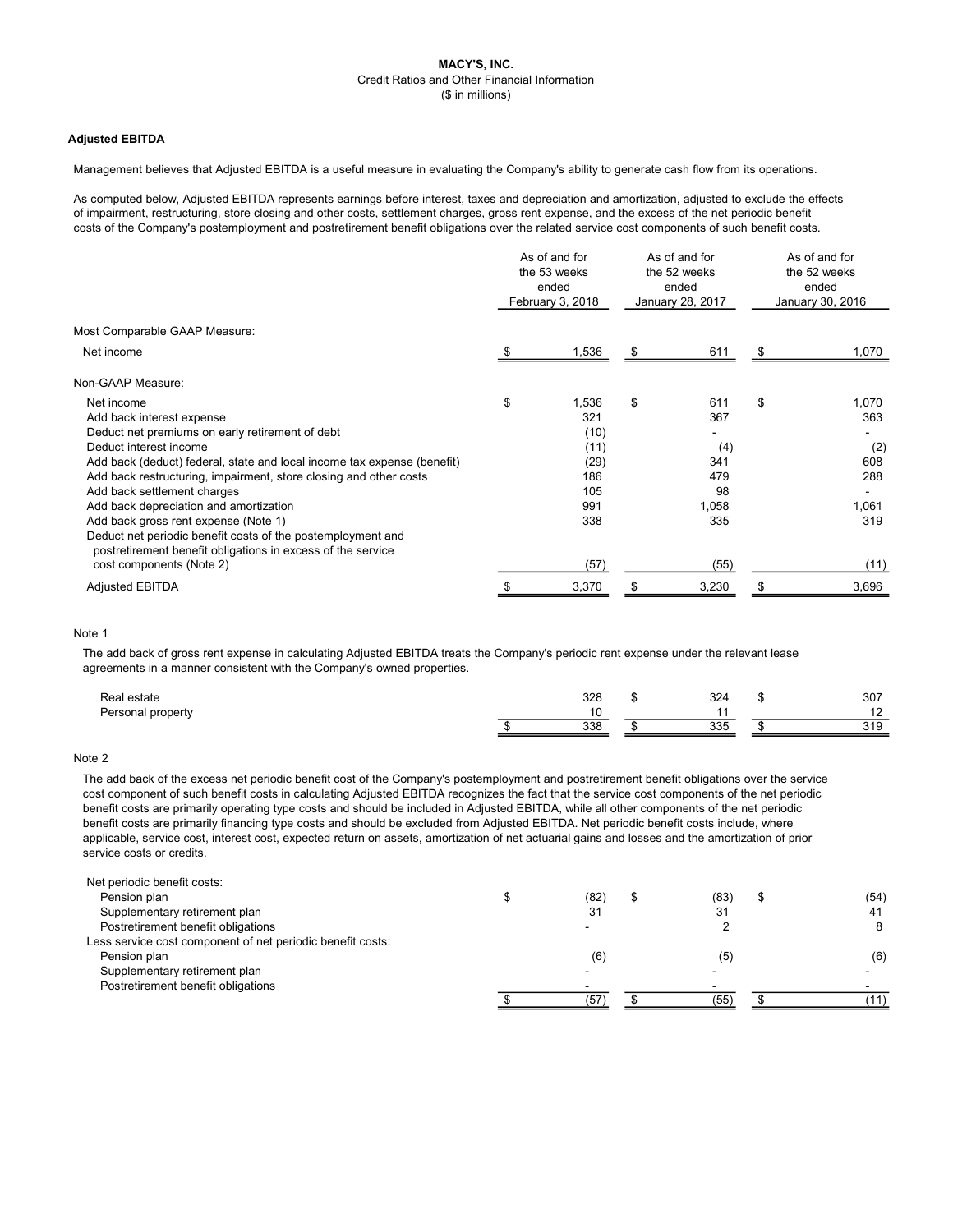#### Leverage ratio

Management believes that the leverage ratio, as computed below and defined as Adjusted debt divided by Adjusted EBITDA, is a useful measure in evaluating the Company's ability to cover its debt-like obligations.

As computed below, Adjusted debt represents the Company's short-term and long-term debt, adjusted to include (exclude) certain items as identified below.

As computed above, Adjusted EBITDA represents earnings before interest, taxes and depreciation and amortization, adjusted to exclude the effects of impairment, restructuring, store closing, and other costs, settlement charges, gross rent expense, and the excess of the net periodic benefit costs of the Company's postemployment and postretirement benefit obligations over the related service cost components of such benefit costs.

|                                                                                                                                                                     | As of and for<br>the 53 weeks<br>ended<br>February 3, 2018 |                      | As of and for<br>the 52 weeks<br>ended<br>January 28, 2017 |                       | As of and for<br>the 52 weeks<br>ended<br>January 30, 2016 |                       |
|---------------------------------------------------------------------------------------------------------------------------------------------------------------------|------------------------------------------------------------|----------------------|------------------------------------------------------------|-----------------------|------------------------------------------------------------|-----------------------|
| Most Comparable GAAP Ratio:                                                                                                                                         |                                                            |                      |                                                            |                       |                                                            |                       |
| Short-term debt<br>Long-term debt<br>Total debt                                                                                                                     | \$<br>\$                                                   | 22<br>5,861<br>5,883 | \$<br>\$                                                   | 309<br>6,562<br>6,871 | \$<br>\$                                                   | 642<br>6,995<br>7,637 |
| Net income                                                                                                                                                          | \$                                                         | 1,536                | \$                                                         | 611                   | \$                                                         | 1,070                 |
|                                                                                                                                                                     |                                                            | 3.8                  |                                                            | 11.2                  |                                                            | 7.1                   |
| Non-GAAP Ratio:                                                                                                                                                     |                                                            |                      |                                                            |                       |                                                            |                       |
| Short-term debt<br>Long-term debt<br>Less 2016 debt maturities repaid with proceeds from                                                                            | \$                                                         | 22<br>5,861          | \$                                                         | 309<br>6,562          | \$                                                         | 642<br>6,995          |
| the December 2015 debt issuance<br>Underfunded status of postemployment and<br>postretirement benefits (Note 1)<br>Capitalized value of gross rent expense (Note 2) |                                                            | 535<br>2,738         |                                                            | 648<br>2,714          |                                                            | (500)<br>859<br>2,935 |
| Adjusted debt                                                                                                                                                       |                                                            | 9,156                |                                                            | 10,233                |                                                            | 10,931                |
| <b>Adjusted EBITDA</b>                                                                                                                                              |                                                            | 3,370                | \$                                                         | 3,230                 | \$                                                         | 3,696                 |
|                                                                                                                                                                     |                                                            | 2.7                  |                                                            | 3.2                   |                                                            | 3.0                   |

#### Note 1

The inclusion of the underfunded status (the amount by which the projected benefit obligation or accumulated postretirement benefit obligation exceeds the fair value of plan assets) of the Company's postemployment and postretirement obligations in Adjusted debt treats the Company's net liability under the relevant benefit plans as debt equivalents. The assumed tax benefit of 26% represents the tax deductibility of contributions which impact the funded status of the plans.

| Underfunded (overfunded) status:                        |       |       |       |
|---------------------------------------------------------|-------|-------|-------|
| Pension plan                                            | (138) | 95    | 329   |
| Supplementary retirement plan                           | 703   | 747   | 823   |
| Postretirement benefit obligations                      | 156   | 186   | 212   |
| Less income tax effect of net underfunded status of the |       |       |       |
| pension and supplementary retirement plans and          |       |       |       |
| postretirement benefit obligations                      | (186) | (380) | (505) |
|                                                         | 535   | 648   | 859   |

## Note 2

The inclusion of the capitalized value of gross rent expense, as calculated by multiplying the periodic annual reported gross rent expense by a factor of 8.1x for the periods ending on January 28, 2017 and later, and 9.2x for the prior period presented above.